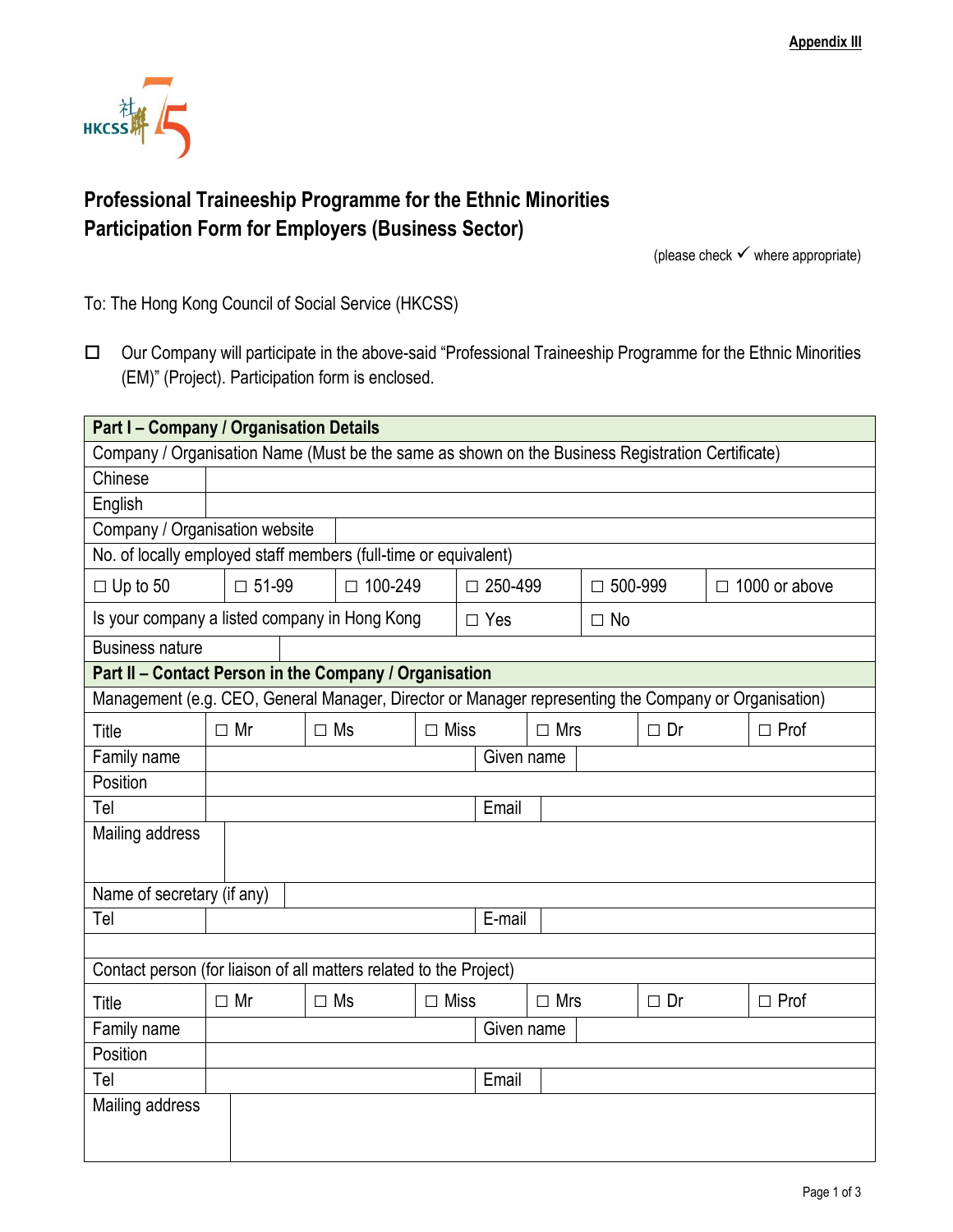## **Part III – Responsibilities of Participating Company / Organisation**

To participate in the Project, support from employers is crucial. We expect employers' support in the following area:

- 1. Create job position(s) for 12 months with job description (function, roles and responsibilities) to be provided.
- 2. Provide necessary equipment, tools and facilities to carry out the job.
- 3. Fulfill legal obligations as an employer, including basic salary remuneration (HK\$15,000/month), Mandatory Provident Fund (HK\$750/month), insurance, annual leave and other compensation & fringe benefits (where appropriate, as per offer of the employer). **(***The Government will provide subsidy to cover 50% of the salary and MPF costs, up to HK\$10,000/trainee/month to each participating company on a reimbursement basis)*
- 4. Conduct orientation and/or in-house trainings to help the trainee(s) adapt to work in the company.
- 5. Allow the trainee(s) to attend external trainings as part of their paid working hours (except the 15-hour onboarding training):
	- a. 15-hour on-boarding training
	- b. Bi-monthly meeting with trainees (~2 hours/session, ~6 sessions in total)
	- c. Bi-monthly meeting with mentors  $\left(\sim 2 \text{ hours/session}, \sim 6 \text{ sessions in total}\right)$
	- d. Showcasing Events and Closing Ceremony (~20 hours)
	- e. Company visits (if any)
	- f. Other trainings provided by HKCSS (if any)
- 6. Provide an enabling and inclusive environment with mentor support for the trainee(s). One mentor from the management will be assigned to each trainee. The mentor and trainee will meet at least once a quarter, the trainee shall share his/her thoughts, observations through work and explore for aspirations from the mentor. (1 hour/meeting, at least 4 meetings)
- 7. Regular check-in and giving feedback for the trainee(s):
	- a. Give feedback / areas of improvement by direct supervisor / department head for each trainee per 6-month placement. (1 hour/meeting, at least 2 meeting)
	- b. Give feedback by HR on each trainee's work performance, strengths, and weaknesses and advice on career planning by the end of the placement. (1 hour/meeting, at least 1 meeting)
- 8. Documentation of trainee(s)' achievement and experience with the supplied template.
- 9. Support and participate in assessment and impact stories conducted by HKCSS and relevant parties in different stages throughout the year.
- 10. Optional support for the trainee(s) (please check ✓ where appropriate. It can also be considered at a later stage when opportunities arise)
	- $\Box$  Meet with top management for a high-level understanding of company vision, missions & values
	- $\Box$  Opportunities to present ideas to top management and receive feedbacks
	- $\Box$  Opportunities for the trainee(s) to share the learning from external trainings with team members of the company
	- $\Box$  Job tasting or rotation in related departments to understand the work of the company
	- $\Box$  Arrange company visit(s) and sharing session(s) for other trainees of the Project to understand the works in different companies.
	- $\Box$  Consider to extend employment contract for another 12 months or more if trainee(s)' performance is satisfied
	- □ Others, e.g.